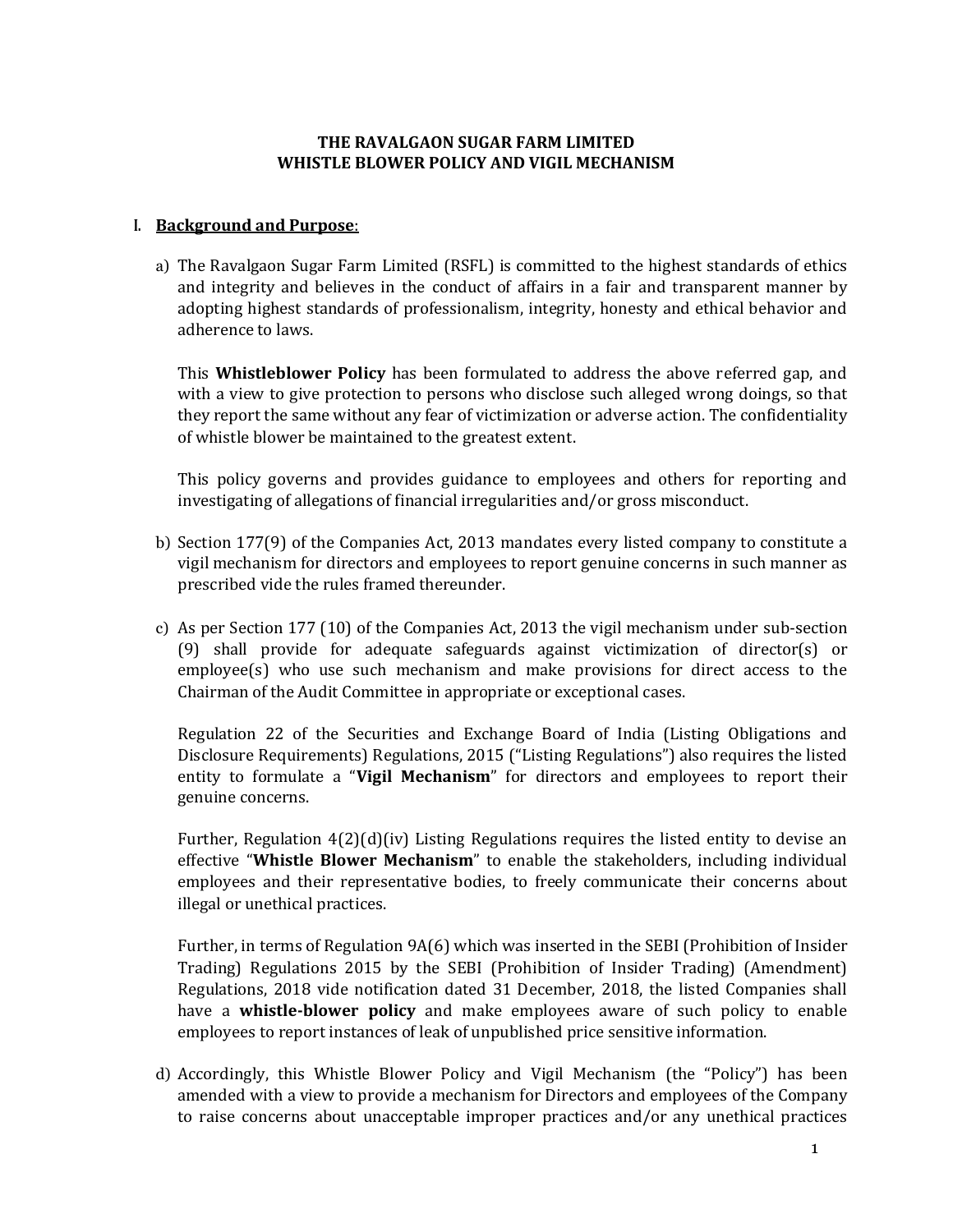and/or to report instances of leak of unpublished price sensitive information and to approach the Ombudsman Chairman of the Audit Committee of the Company and to create awareness amongst employees to report such instances.

e) The Policy neither releases directors or employees from their duty of confidentiality in the course of their work, nor is it a route for taking up any grievance about a person or official situation.

#### **II. Definitions:**

The definitions of some of the key terms used in this Policy are given below:

- 1.**"Act"** shall mean Companies Act 2013.
- 2. **"Alleged Wrongful Conduct"** shall include violation of law, mismanagement of affairs, financial irregularity, actual or suspected fraud, any infringement of the Company's code of conduct and business ethics, or abuse of authority by any Employee and Director, unethical behavior or other genuine concerns or grievances, leak of unpublished price sensitive information, save and except abuse of authority and/or wrongful conduct dealt with under Sexual Harassment.
- 3. **"Audit Committee"** means the Audit Committee constituted by the Board of Directors of RSFL in accordance with the provisions of Section 177 of the Companies Act, 2013 read with Regulation 18 of the Listing Regulations.
- 4. **"Business Day"** means any day (other than Saturday and Sunday or a public holiday) on which the Company's offices are open for business.
- 5. **"Competent Authority"** shall have the meaning assigned to it under Paragraph IV of this Policy.
- 6. **"Complaint"** means a Complaint submitted in writing by a Whistleblower under and in terms of the provisions this Policy.
- 7. **"Director"** means Directors appointed on the Board of Directors of RSFL including executive, non-executive, independent and nominee directors.
- 8. **"Disciplinary action"** means any action that can be taken on the completion of or during the investigation proceedings including but not limited to a warning, imposition of fine, suspension from official duties or any such action as is deemed to be fit considering the gravity of the matter.
- 9. **"Employee"** means every employee (whether temporary or permanent) of RSFL.
- 10. **"Good Faith"** means the belief of the Whistleblower that the Complaint is true, correct and without malice, which shall be deemed lacking when the Whistleblower does not have personal knowledge of the facts for the Complaint, or where the Whistleblower knew or reasonably should have known that the complaint is malicious, false or frivolous, or where the Whistleblower failed to exercise due care while making a Complaint under this Policy.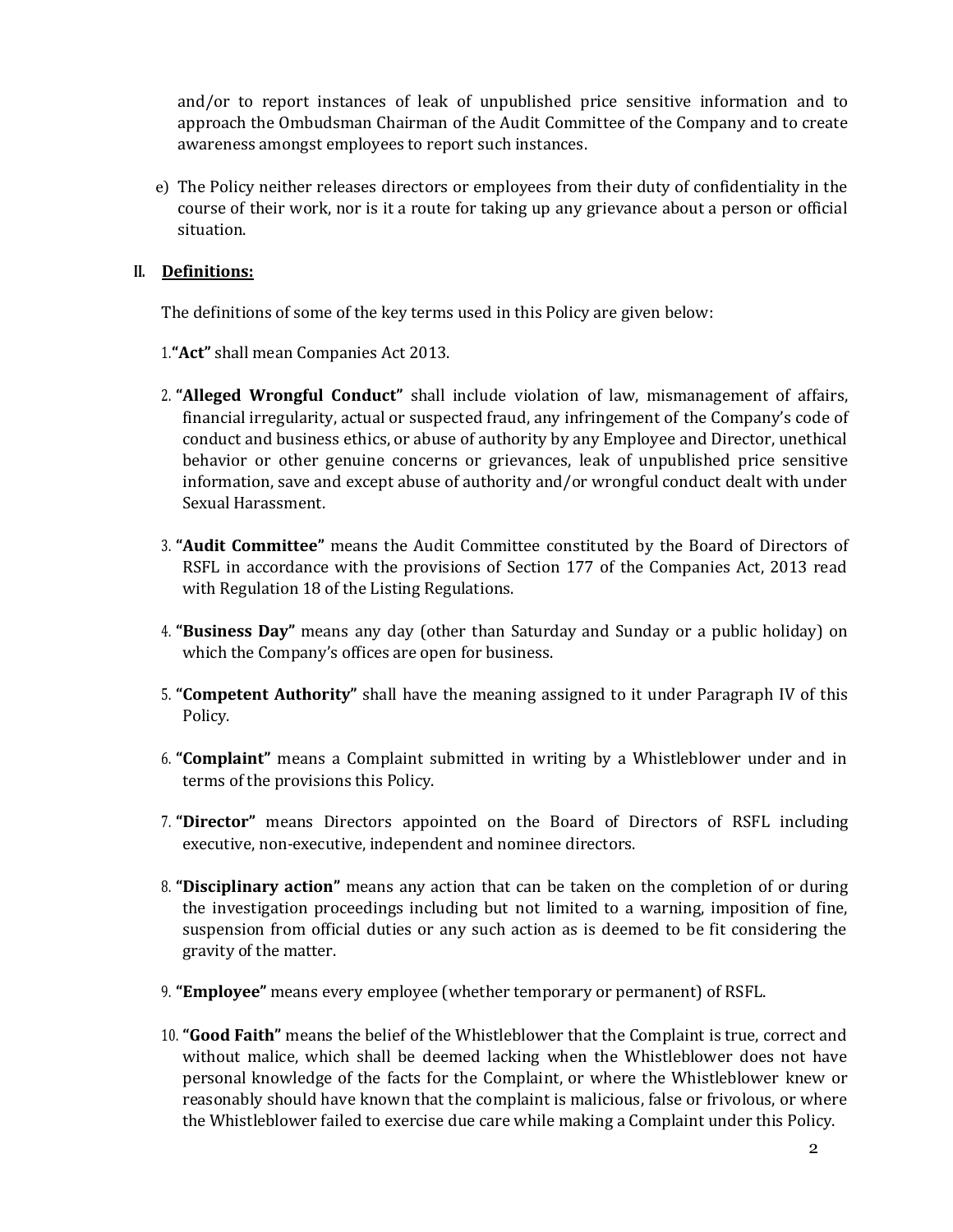- 11.**"Investigation Committee" or "Committee"** means the committee consisting of a team of senior personnel who are nominated and tasked by the Ombudsman/ Chairman of the Audit Committee in terms of section 5 paragraph VI hereof to assess independently the concerns raised by the Whistleblower.
- 12.**"Investigator(s)"** means those person(s) authorized, appointed, consulted or approached by the Competent Authority and includes the auditors of the Company and the police for the purpose of conducting an investigation in relation to Complaint under this Policy.
- 13.**"Ombudsman"** shall be a non-executive independent director appointed by the Board of Directors of the Company for the purpose of receiving and dealing with complaints under this policy and ensuring appropriate action being taken.
- 14.**"Policy"** means the Whistleblower Policy and Vigil Mechanism of RSFL, as amended from time to time.
- 15.**"Service Providers/Associates"** means and include valuers, legal advisors, accountants, consultancy firms or any other persons providing professional service of any nature and also includes suppliers / providers of any goods or other services to RSFL and others with whom RSFL has any financial or commercial dealings.
- 16. **"Stakeholders"** with respect to the Company include:
	- i. Directors of the Company;
	- ii. Permanent and Contractual employees of the Company;
	- iii. Service Provider/Associates;
	- iv. Shareholders of the Company;
	- v. Customers of the Company;
	- vi. Any other person having an association with the Company.
- 17.**"Subject"** means a person, against or in relation to whom, a Complaint has been made or evidence has been gathered during the course of the investigation under this Policy.
- 18.**"Whistleblower"** means any stakeholder, who complains to the Competent Authority in writing, of any Alleged Wrongful Conduct.
- 19.**"Unpublished Price Sensitive Information" ('UPSI')** shall have the same meaning as assigned to it under Regulation 2(n) of SEBI (Prohibition of Insider Trading) Regulations, 2015.
- 20.**"Managing Director"** shall have the same meaning assigned to it under section 2(54) of the Act.

#### **III. Scope**

The Whistle Blower's role is that of the reporting party with reliable information/ concrete evidence. The Whistle Blower should not act as an Investigator or finder of facts nor should he determine corrective or remedial action that may be warranted in the given case.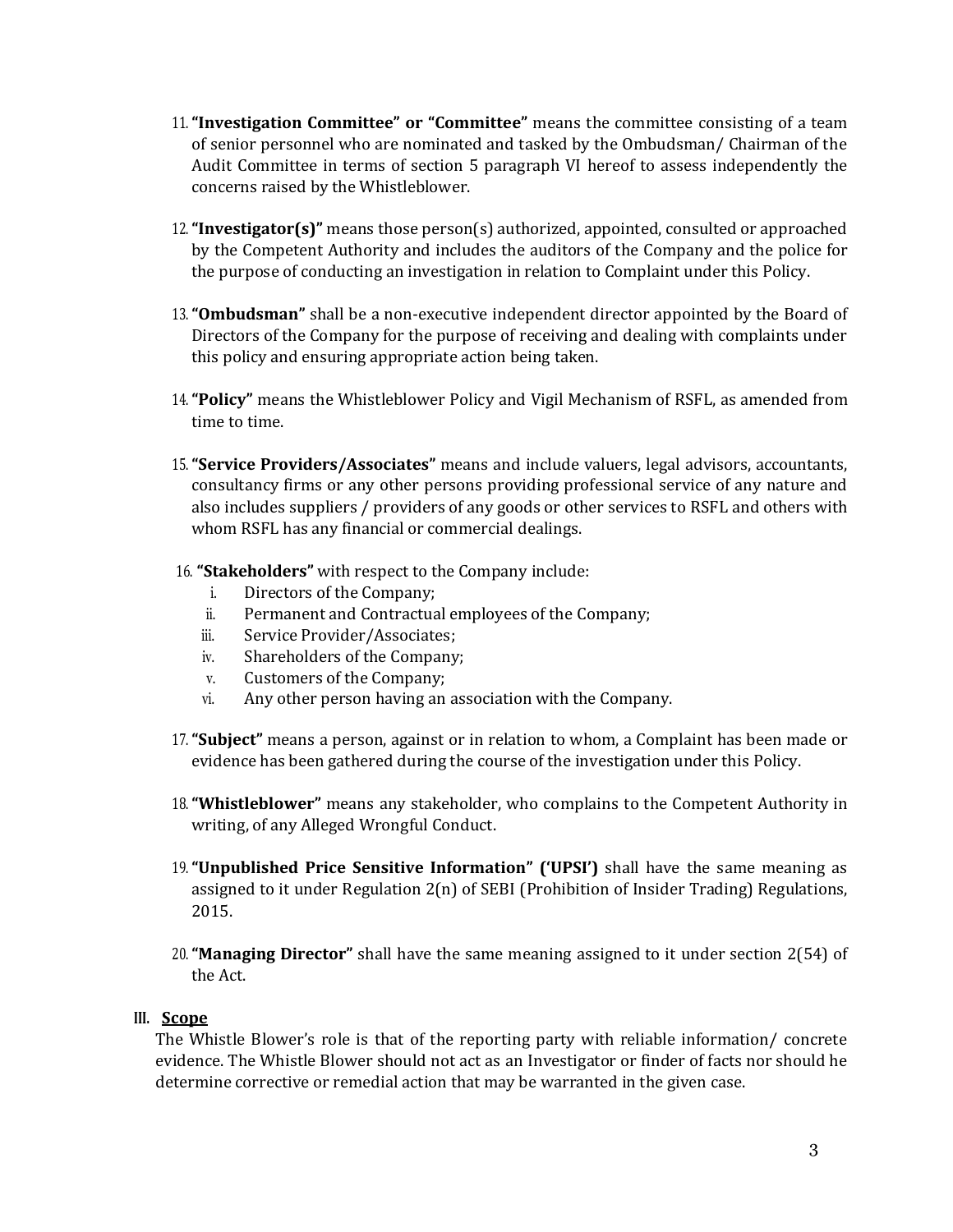Whistle Blower should not act on his/ her own in conducting any investigative activity nor he/ she has right to participate in any investigative activity other than as required by the Ombudsman or the Chairman of the Audit Committee or the Investigators.

Complaints made under this Policy will be appropriately dealt with by the Ombudsman or the Chairman of the Audit Committee as the case may be.

# **IV. Eligibility**

All directors and employees of the Company are eligible to make complaints under the Policy. The complaints may be in relation to matters concerning the Company but not limited to:

- a. Abuse of authority;
- b. Breach of code of conduct or employment contract;
- c. Negligence causing substantial and specific danger to public health and safety;
- d. Manipulation of the Company's data or records;
- e. Financial irregularities, including fraud or suspected fraud or deficiencies of internal control and check or deliberate error in preparations of financial statements or misrepresentation of financial reports;
- f. Any unlawful act, whether civil or criminal, the latter having repercussions on the Company and its reputation;
- g. Pilfering of confidential or proprietary information;
- h. Deliberate violation of law or regulations;
- i. Wastage or misappropriation of the Company's funds or assets;
- j. Breach of code of conduct or rules;
- k. Leak or suspected leak of UPSI;
- l. Any other unethical, biased, favored, imprudent act or behavior.

The Policy should not be used in place of the Company's grievance procedure or be a route for raising malicious or unfounded allegations against colleagues. Any such attempt shall be addressed in the strictest possible manner and may entail disciplinary action against the person acting with malice or animosity.

# **V. Competent Authority:**

- 1. The Ombudsman/the Chairman of the Audit Committee shall be the Competent Authority to consider the complaints made under this Policy.
- 2. The Complaints to be submitted to the Ombudsman by written communication marked "Private and Confidential – Complaint" directly to the Ombudsman.
- 3. The Complaints concerning financial/ accounting matters should be addressed to the Chairman of the Audit Committee of the Company at the following address: Dr. Madhav Welling Chairman of the Audit Committee The Ravalgaon Sugar Farm Limited 52, 5th Floor, Maker Tower F, Cuffe Parade, Mumbai 400005.
- 4. In case a Complaint is received by any Employee of RSFL, not being the Competent Authority, the same shall be forwarded to the Ombudsman/ Chairman of the Audit Committee, as the case may be, for necessary action, including referring the same to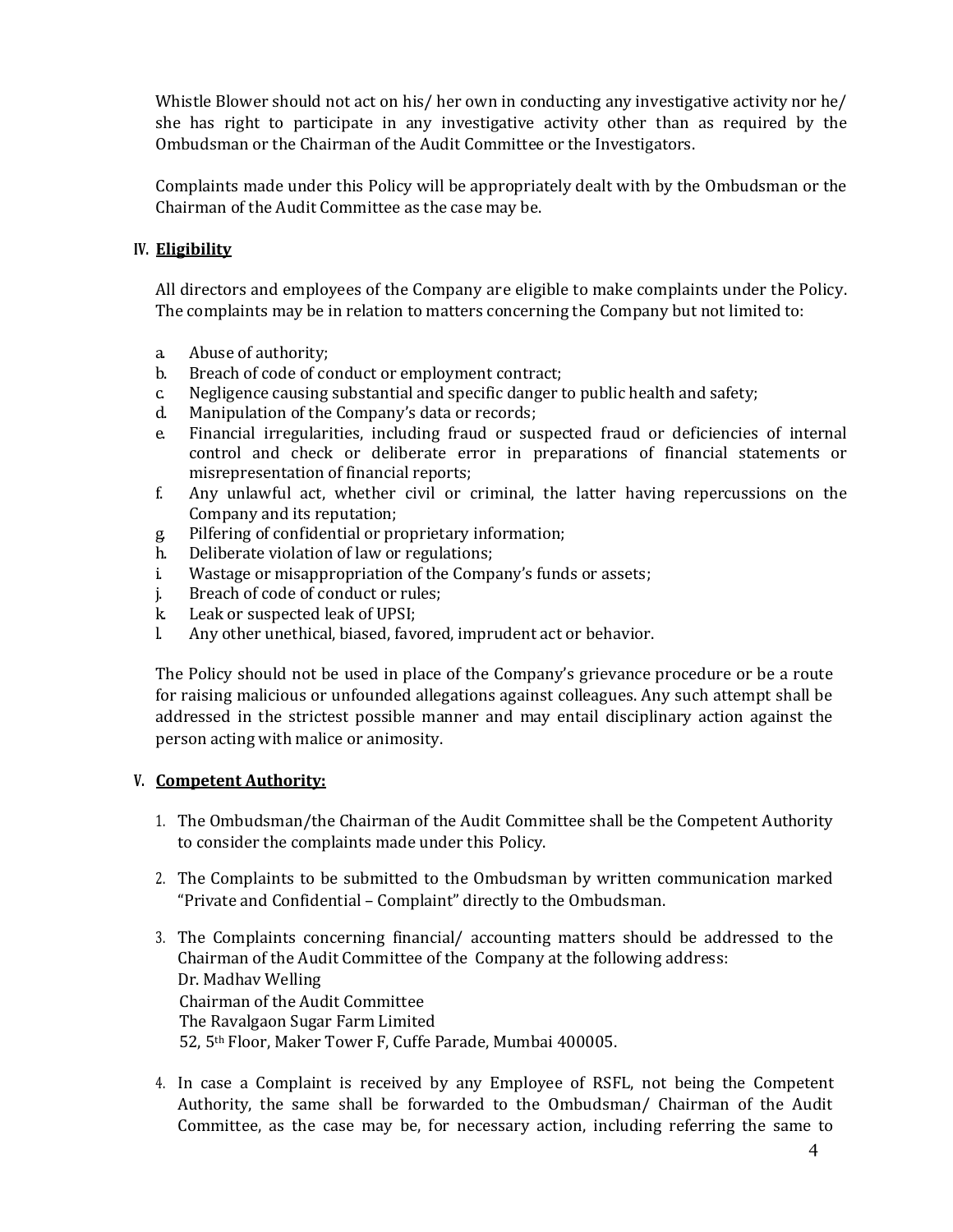Director of RSFL.

5. The Complainant shall have direct access to the Chairman of the Audit Committee in appropriate or exceptional cases.

# **VI. Procedure:**

- 1. Any **stakeholder** who observes or notices or has, in good faith, reason to believe the occurrence of, any Alleged Wrongful Conduct, may, in good faith, make a Complaint to the Competent Authority as soon as possible after becoming aware of the same.
- 2. All Complaints of Alleged Wrongful Conduct shall be in writing in English or Hindi and signed by the Whistleblower and shall be addressed to the Competent Authority and marked "Private and Confidential- Complaint" Whistleblower must put his or her name while making the Complaint and that Concerns expressed anonymously WILL NOT BE investigated.

Provided that in case of a Complaint by an employee of the Service Provider/ Associates, the same shall be routed through its Proprietor, Partner or Director (or its equivalent) under their signature, to the Competent Authority.

- 3. Every Complaint shall contain specific and sufficient details to enable the Competent Authority to take an informed decision on the admissibility of the Complaint and investigation into the same, and shall include:
	- (a)name, address and contact number of the Whistleblower;
	- (b)name(s)of the Subject(s)and his/her/ their designation(s),if known;
	- (c) nature and detailed facts of the Alleged Wrongful Conduct;
	- (d)information or copy(ies) of the documentary proof or evidence in support of the Complaint, if any;
	- (e)the impact/effect, either monetary or otherwise, on RSFL , if possible; and
	- (f) a confirmation by the Whistleblower that he/she is willing to substantiate the Alleged Wrongful Conduct referred to in the Complaint , appear and testify before the Investigator(s), as and when called by the Investigator(s) and otherwise co-operate in the investigation of the Complaint.
- 4. Any anonymous complaint received under this Policy will not normally be processed. However, depending upon the materiality of the Alleged Wrongful Conduct and credibility of supporting evidence/ information provided, the Competent Authority may decide to consider the Complaint and investigate into the same.
- 5. The Ombudsman/ Chairman of the Audit Committee shall adjudicate on all valid complaints received unless the complaint needs added technical or functional expertise, in which case the matter will be referred to the Committee.
- 6. To expedite the volume and load of pending complaints also, the Ombudsman/ Chairman of the Audit Committee may refer the matter to the Audit Committee. The Ombudsman/ Chairman of the Audit Committee/ the Committee shall refer such matters to an Investigator which in their discretion deem fit. The investigation shall be carried on in a fair and transparent manner and in accordance with the applicable laws.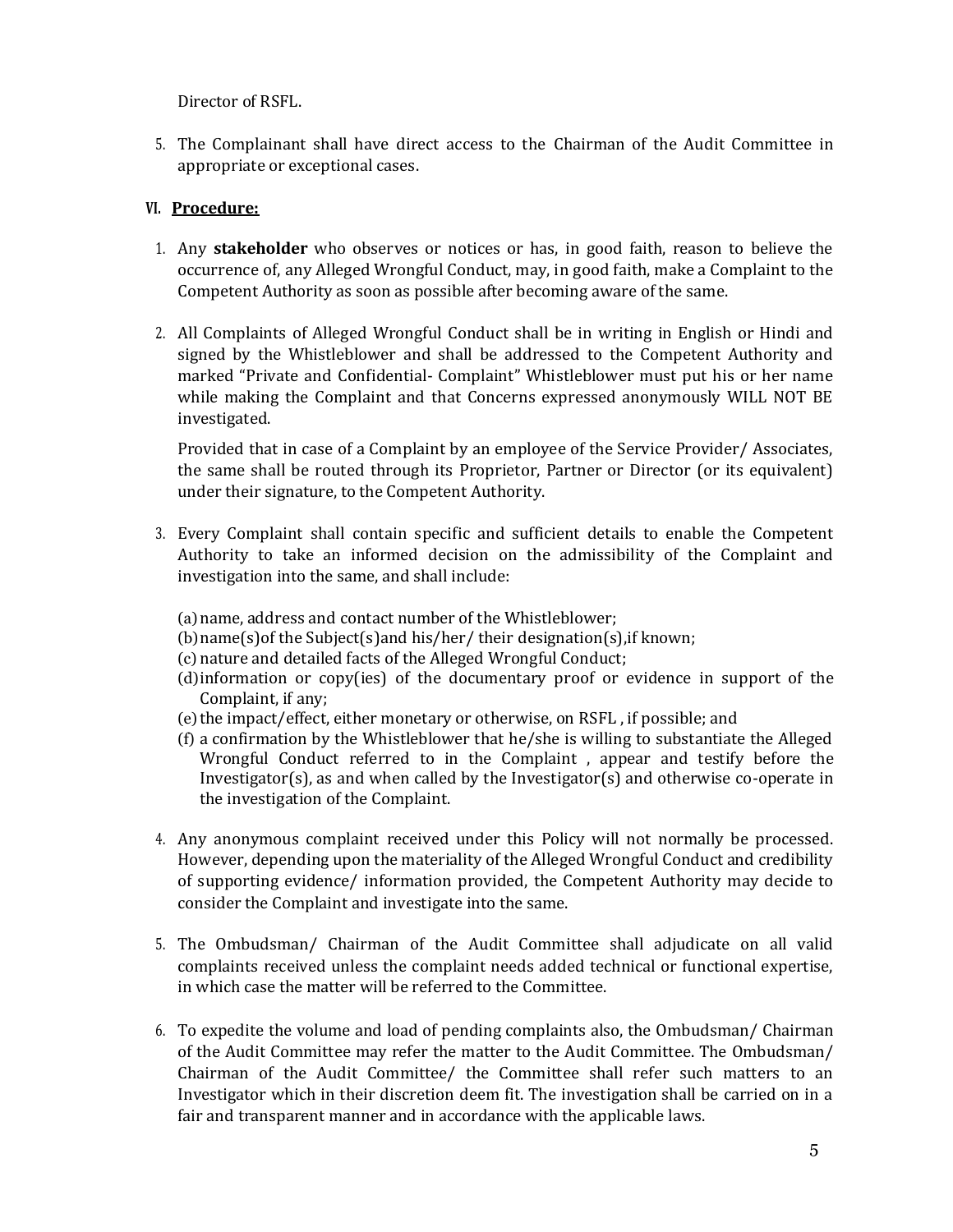- 7. The identity of the Subject shall be kept confidential to the extent possible and permitted under law.
- 8. The Subject shall normally be informed of the allegations against him/ her and shall have the opportunity to provide his/her inputs during the investigation.
- 9. The Subject shall also have a right to consult with any person(s) of his/her choice, other than the investigators, the Ombudsman/ Chairman of the Audit Committee, the Audit Committee or the Whistle Blower. The Subject shall also have the right to appoint a counsel at his/her cost to represent him/ her in the investigation proceedings.
- 10. The Subject shall co-operate with the Investigator(s) during the investigation and shall not interfere in the process of investigation. In the event the Subject interferes or causes any interference or attempts to cause any interference in the investigation proceedings, he/she shall be subject to such disciplinary action as may be deemed appropriate in the circumstances.
- 11. The procedure to be followed in any investigation shall be decided by the Competent Authority. Subject to the applicable laws and legitimate needs of the investigation, the process of investigation shall be kept confidential.
- 12. The Competent Authority shall, within 7 (seven) Business Days of receipt of the Complaint, decide on admission of the Complaint and investigation into the same, and wherein it decides to investigate, appoint the Investigator(s) for conducting the investigation into the Complaint and where such Investigator is a Service Provider, determine the terms and conditions of appointment.
- 13. The Investigator(s) shall, as far as possible, complete the investigation within 30 (thirty) Business Days of the receipt of the Complaint by the Competent Authority. The Subject shall also be informed of the outcome of the investigation.
- 14. The Investigator(s) shall submit to the Competent Authority, a report of their investigation within 7 (seven) Business Days from the date of completion of the investigation.

# **VII. Disqualifications:**

- a. While it shall be ensured that genuine Whistle Blowers are accorded complete protection from any kind of unfair treatment as herein set out, any abuse of this protection will warrant disciplinary action.
- b. Protection under this Policy should not mean protection from disciplinary action arising out of false or bogus allegations made by a Whistle Blower with a *mala fide* intention.
- c. Whistle Blowers, who make three or more protected disclosures, which have been subsequently found to be *mala fide*, frivolous, baseless, malicious, or reported otherwise than in good faith, shall be disqualified from reporting further protected disclosures under the Policy. In respect of such Whistle Blowers, the Company or Audit Committee would reserve its right to take or recommend appropriate disciplinary action.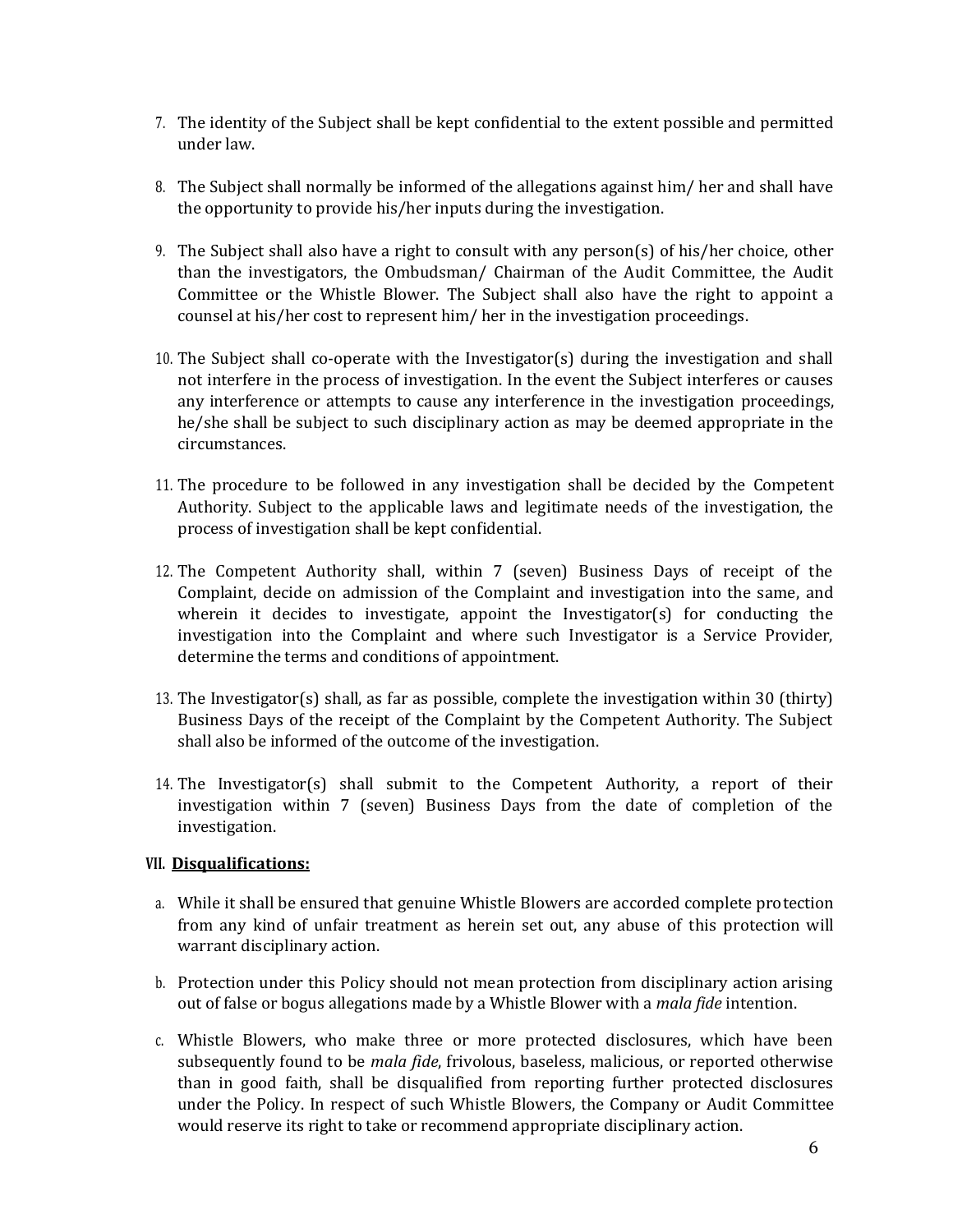#### **VIII. Decision:**

- 1. If an investigation concludes that an alleged wrong conduct has been in fact committed, then the Ombudsman/ Chairman of the Audit Committee can direct the Directors of RSFL to take such disciplinary or corrective action as recommended by the Ombudsman. It is clarified that any disciplinary or corrective action initiated against the subject as a result of the findings of an investigation pursuant to this Policy shall adhere to the applicable personnel or staff conduct and disciplinary procedures.
- 2. The Ombudsman/ Chairman of the Audit Committee shall place before the Audit Committee the summary and updates relating to the Investigations and decisions taken.

# **IX. Appeal:**

If the Whistleblower or the subject is not satisfied with the decision, then, he could file an appeal against the decision before the Audit Committee of RSFL, whose decision shall be final and binding on all concerned parties.

# **X. Protection of Whistleblower's interests**:

Protection to the Whistle Blower under the Policy shall be available provided certain conditions are met with, that is:

- the Complaint is made in good faith;
- the Whistle Blower has reasonable information or documents in support thereof;
- the Complaint is not made for any personal gain or animosity against the Subject
- 1. A Whistleblower shall be protected from victimization, discrimination, intimidation, demotion, termination of service, or any other form of unfair treatment brought out to him/her by virtue of his/ her making a Complaint under this Policy. Such unfair treatment shall constitute sufficient ground for disciplinary action against the person who meted out such unfair treatment to the Whistle Blower.
- 2. If a Whistleblower is subjected to unfair treatment, he/she may make a complaint of the same to the Competent Authority, who shall investigate into the same and recommend such disciplinary or corrective action to the management, as it may deem fit.
- 3. The identity of the Whistle Blower shall be kept confidential to the extent possible and permitted under law. Whistle Blowers are cautioned that their identity may become known beyond the control of the Ombudsman/ Chairman of the Audit Committee, during the course of investigation.
- 4. Any person, employee or director who assists in investigation of complaint under this Policy shall also be protected to the same extent as the Whistle Blower.